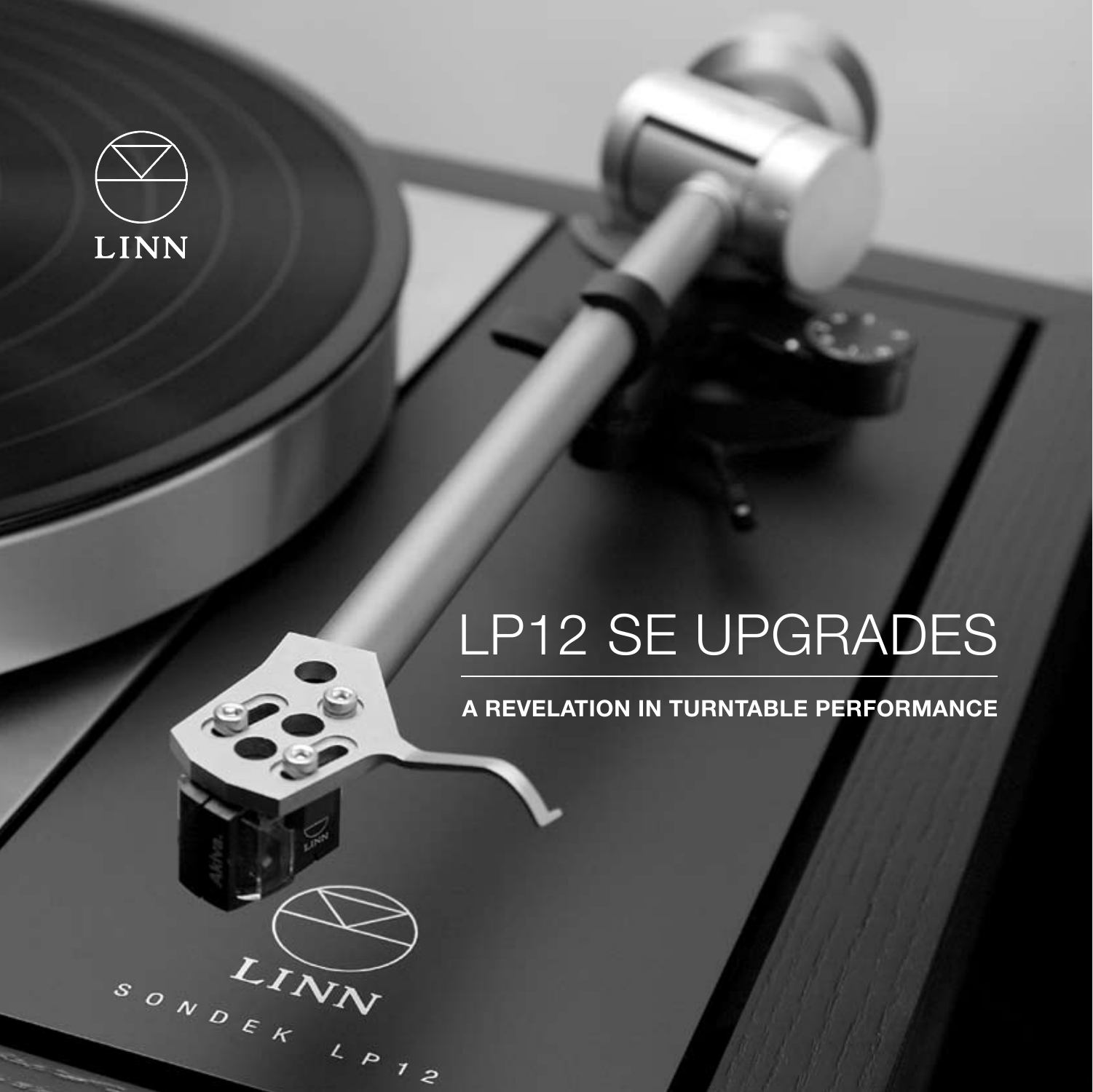**The new LP12 SE upgrades from Linn offer a revelation in turntable performance, to deliver even more music from your vinyl collection.** 

**Comprising the Ekos SE tonearm, Keel sub-chassis, armboard and collar, and a new metal Trampolin base board, each upgrade represents the highest performance product of its type ever produced by Linn.** 

**The upgrades benefit from design and craftsmanship of the highest standard, developed over 35 years of Linn's precision engineering experience. Each upgrade delivers a revelation in performance in its own right, but combined the result is absolutely breathtaking.**



Ekos SE is Linn's flagship tonearm, designed to nurture your vinyl and extract the maximum information from your cherished vinyl collection.

Setting a new performance benchmark, Ekos SE features advanced materials carefully selected for their mechanical properties, low resonance characteristics and ultimate sound performance, to extract even more music from your vinyl collection. These materials include a machined titanium arm tube to reduce resonance within the arm and a stainless steel bearing housing which helps reduce unwanted tonearm movements.

In the development of the Ekos SE virtually every component has changed, however we will focus on the bearing housing. The horizontal bearing housing has undergone extensive modification, however the primary engineering goals have remained the same; the bearing assembly must be very rigid, resonance free, temperature stable and free from play whilst maintaining extremely low levels of friction.



It is manufactured from high quality aluminium and features acoustic dampening material to minimise unwanted movement and vibration to provide an even better audio performance.

Every Ekos SE tonearm is built to last using the latest manufacturing techniques and handcrafted to the highest quality standard, so that you can continue to enjoy your vinyl collection for decades to come.

Ekos SE also comes with T-Kable, Linn's low-loss cable which protects the audio signal the audio signal in transmission to the pre-amplifier, getting you even closer to the original recording.

#### **DESIGN FOCUS ON THE EKOS SE BEARING HOUSING**

Reduction in the number of components<br>
ensures that the arm is mounted directly<br>  $TRAMPOLIN$ ensures that the arm is mounted directly to the arm collar rather than being mounted via an additional tube assembly. The strength of the single component avoids the risk of distortion and ensures minimum loss of information when locked together.



Designed to provide additional isolation for your Sondek LP12 turntable, the Trampolin is fitted directly to the wooden plinth of the turntable.

The Trampolin base board can be specified on all new Sondek LP12 turntables or to upgrade your existing Sondek LP12, bringing a revelation in performance and an even more involving musical experience.

The improvements we have made over the original Ekos tonearm include machining the bearing mating surfaces to an even higher tolerance and better surface finish. This improves the fit between the bearings and the housing which ensures minimum friction. All mounting and assembly holes are finished to the highest standards and where possible have been moved outside the central bearing area, ensuring a stress free assembly that will not distort once assembled into the main arm unit.

The wall thickness of the bearing assembly has been increased approximately three fold. This increases the strength and also considerably reduces resonance throughout the arm.

## EKOS SE

n *Ekos SE bearing housing*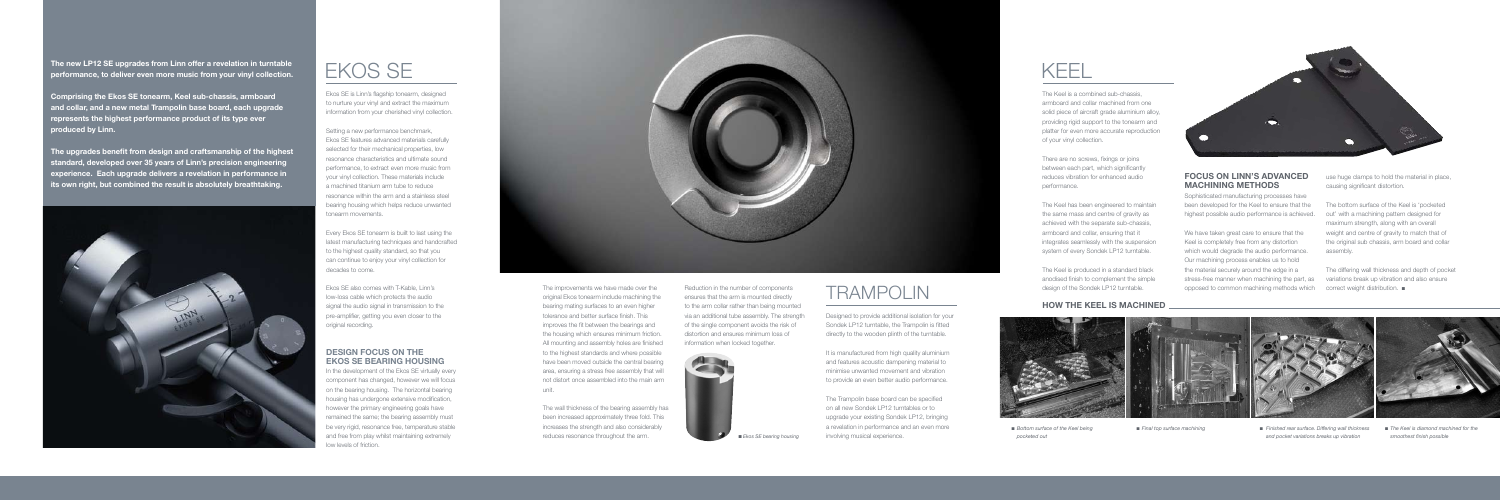### KEEL

The Keel is a combined sub-chassis, armboard and collar machined from one solid piece of aircraft grade aluminium alloy. providing rigid support to the tonearm and platter for even more accurate reproduction of your vinyl collection.

There are no screws, fixings or joins between each part, which significantly reduces vibration for enhanced audio performance.

The Keel has been engineered to maintain the same mass and centre of gravity as achieved with the separate sub-chassis, armboard and collar, ensuring that it integrates seamlessly with the suspension system of every Sondek LP12 turntable.

The Keel is produced in a standard black anodised finish to complement the simple design of the Sondek LP12 turntable.



### **FOCUS ON LINN'S ADVANCED MACHINING METHODS**

Sophisticated manufacturing processes have been developed for the Keel to ensure that the highest possible audio performance is achieved.

We have taken great care to ensure that the Keel is completely free from any distortion which would degrade the audio performance. Our machining process enables us to hold the material securely around the edge in a stress-free manner when machining the part, as opposed to common machining methods which use huge clamps to hold the material in place, causing significant distortion.

The bottom surface of the Keel is 'pocketed out' with a machining pattern designed for maximum strength, along with an overall weight and centre of gravity to match that of the original sub chassis, arm board and collar assembly.

The differing wall thickness and depth of pocket variations break up vibration and also ensure correct weight distribution.  $\blacksquare$ 

#### **HOW THE KEEL IS MACHINED**



■ *Bottom surface of the Keel being* **n n n** *Final top surface machining pocketed out*



■ *Finished rear surface. Differing wall thickness and pocket variations breaks up vibration*



■ *The Keel is diamond machined for the smoothest finish possible*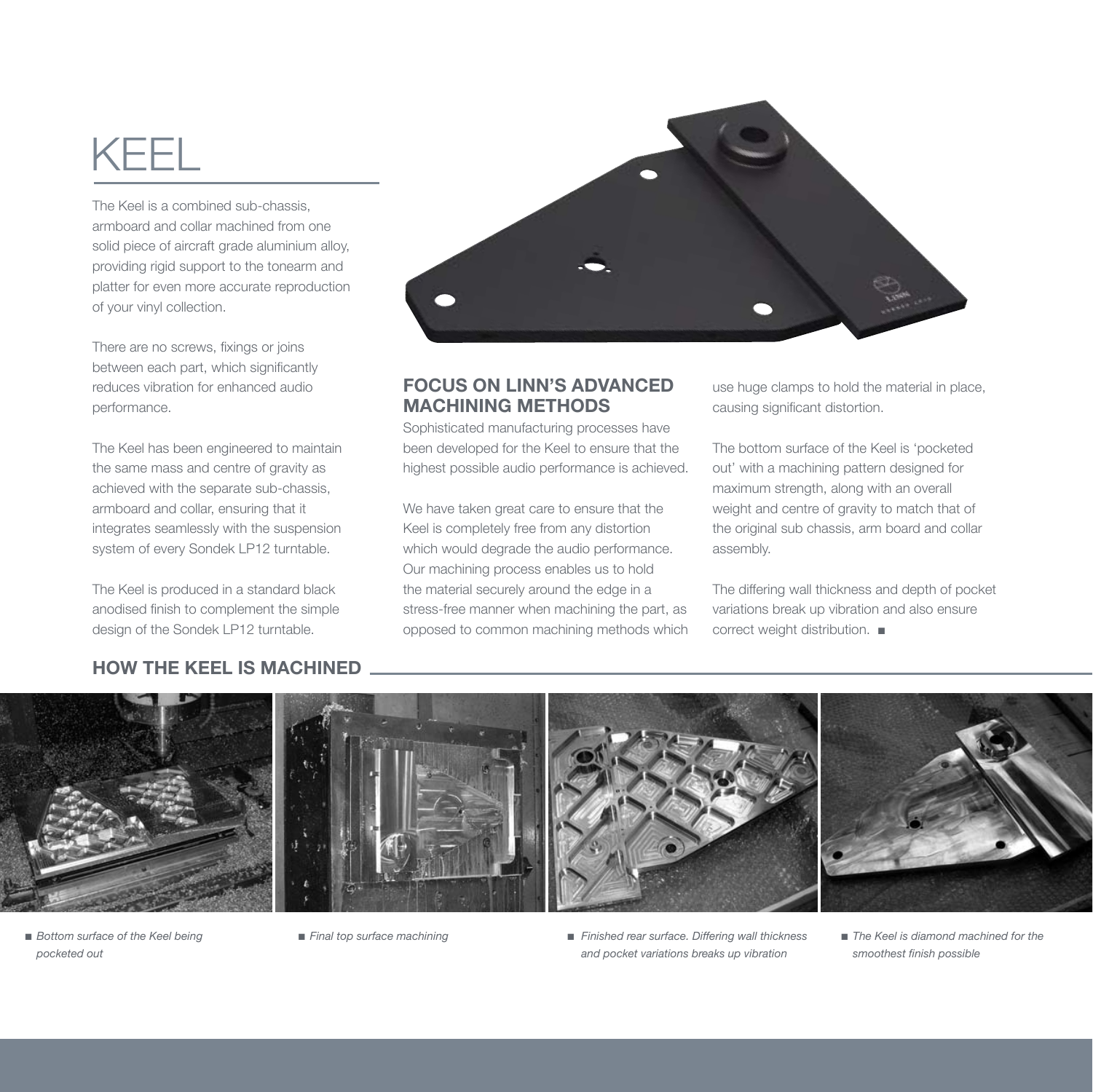